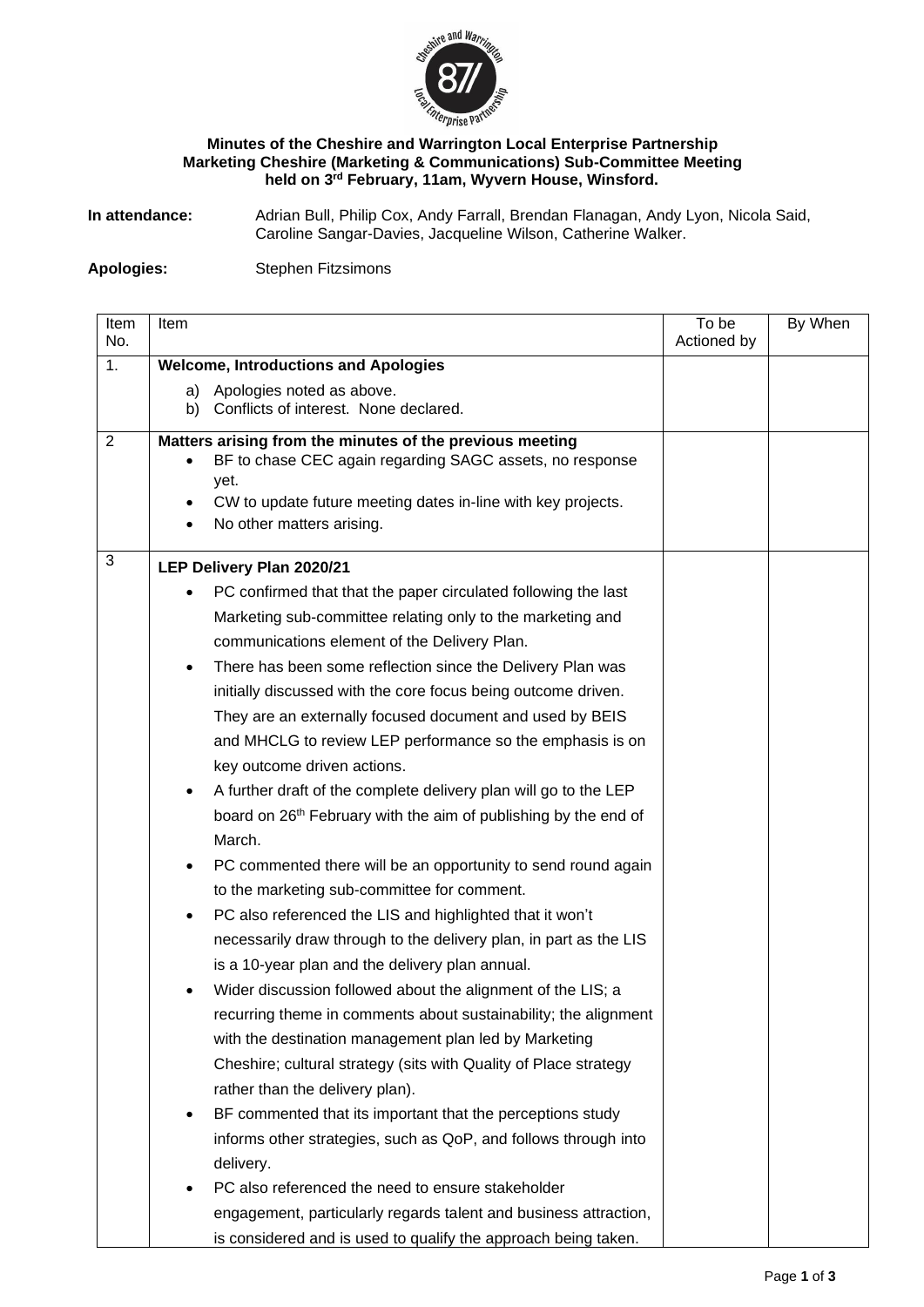|   | During conversations with leaders and CEX's its apparent that<br>all parties want a focus on high-value, retaining and upskilling.<br>AF is writing a brief for the cultural strategy research. AL<br>٠<br>commented its important to consider the night-time economy as<br>part of a cultural strategy.<br>In summing up PC confirmed that once the LIS is published the<br>٠<br>LEP will work on a LIS delivery plan.                                                                                                                                                                                                                                                                                                                                                                                                                                                                                   |           |         |
|---|-----------------------------------------------------------------------------------------------------------------------------------------------------------------------------------------------------------------------------------------------------------------------------------------------------------------------------------------------------------------------------------------------------------------------------------------------------------------------------------------------------------------------------------------------------------------------------------------------------------------------------------------------------------------------------------------------------------------------------------------------------------------------------------------------------------------------------------------------------------------------------------------------------------|-----------|---------|
|   | Action: send final draft of delivery plan to sub-committee for comment                                                                                                                                                                                                                                                                                                                                                                                                                                                                                                                                                                                                                                                                                                                                                                                                                                    | <b>CW</b> | 26/2/20 |
| 4 | <b>External Perceptions Tender</b>                                                                                                                                                                                                                                                                                                                                                                                                                                                                                                                                                                                                                                                                                                                                                                                                                                                                        |           |         |
|   | CW provided an update on the progress made in relation to<br>external perceptions procurement. 6 responses to the ITT had<br>been received with the panel shortlisting 2 for clarification calls.<br>Copies of the shortlisted proposals were given to the sub-<br>committee members and members were asked to provide any<br>comments/feedback by 12noon on 4th February, ahead of<br>clarification calls on 5 <sup>th</sup> February.                                                                                                                                                                                                                                                                                                                                                                                                                                                                   |           |         |
|   | Action: CW to email proposals to those not present and then send an                                                                                                                                                                                                                                                                                                                                                                                                                                                                                                                                                                                                                                                                                                                                                                                                                                       |           |         |
|   | email to the sub-committee members post clarification calls to confirm                                                                                                                                                                                                                                                                                                                                                                                                                                                                                                                                                                                                                                                                                                                                                                                                                                    |           |         |
|   | proposed supplier appointment. Members to approve by email.                                                                                                                                                                                                                                                                                                                                                                                                                                                                                                                                                                                                                                                                                                                                                                                                                                               | <b>CW</b> | 10/2/20 |
| 5 | <b>ITT Update and timeline</b><br>A) Inward Investment<br>CW had provided a procurement timeline in the papers sent.<br>٠<br>CW confirmed that PC/AF held a briefing session for interested<br>$\bullet$<br>parties so they could more fully understand the brief.<br>BF cautioned that it should be about investment more generally,<br>$\bullet$<br>not just inward investment (BF suggested capital investors,<br>business investment).<br>Action: CW will keep the sub-committee informed at key milestones,<br>and will send a proposal for supplier appointment for approval<br>B) Website redevelopment<br>Copy of brief provided in the meeting papers.<br>PC confirmed that the LEP family of sites will be a key platform<br>$\bullet$<br>for information relation to C&W and clarified that the LEP<br>branding/Place brand would be applied to the sites to ensure<br>coherence of messaging. | <b>CW</b> | 14/2/20 |
| 6 | <b>Place Marketing (next steps)</b><br>CW ran the proposed sequencing for next steps.<br>BF asked about the overall timing for leaders/CEX's that PC<br>٠<br>confirmed estimated mid-June with an expected launch around<br>September time.<br>The sub-committee would be involved at key stages including<br>bringing aspects such as branding concepts back to this group.<br>AF reiterated that the brand aligns to the place, not the LEP, but<br>$\bullet$<br>that messaging across the LEP family would be aligned.<br>AB commented that the process of stakeholder engagement will<br>be ongoing not start/finish.<br>Action: CW to review future meeting dates                                                                                                                                                                                                                                    | <b>CW</b> | 28/2/20 |